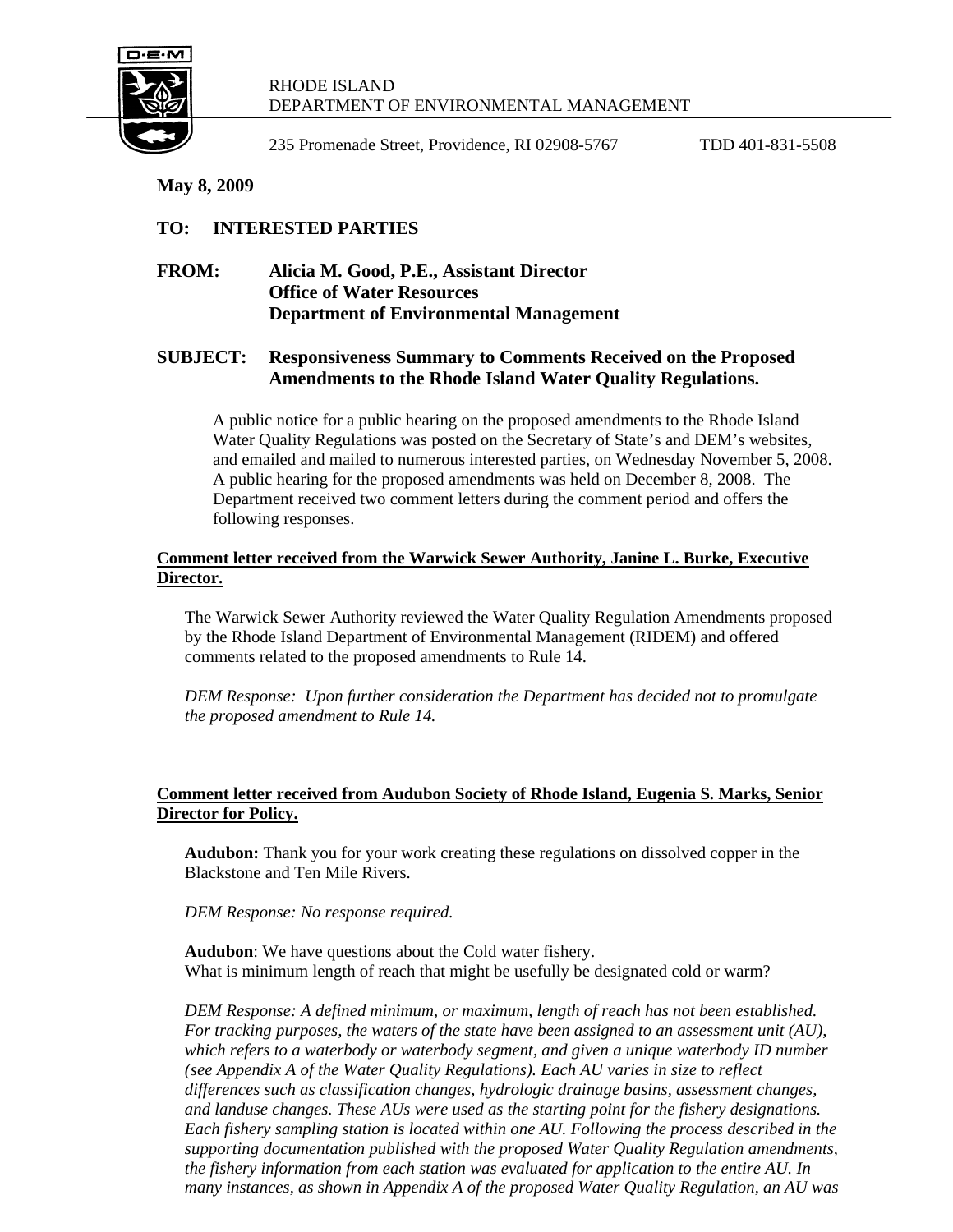*split into one or more AUs as necessary, to reflect the appropriate fishery designation along the length of the waterbody. The fishery information was also utilized to extrapolate the designation to adjoining waterbodies, as appropriate, following the process described in the supporting documentation.* 

**Audubon**: What are the standards for evidence of existing use or potential for brook trout habitat and are there other characteristics that should be used for a cold water stream such as oxygen level? We suggest that the regulation not be restricted to brook trout as the standard for designation. Stream temperature, DO and substrate standards could also contribute to designation.

*DEM Response: Presence or absence of brook trout was not used exclusively in developing the fishery designations. As described in the supporting documentation published with the proposed Water Quality Regulation amendments, for waters where no brook trout were observed, DEM determined the potential for the presence of brook trout by evaluating historical trout presence/absence information, habitat and physical characteristic data and best professional judgment to establish the fishery designations. If no trout were present and large quantities of wetlands or impoundments were found in the headwaters, an area was*  designated a warmwater fishery. If no trout were found but it was determined that the habitat *of the area did at one time or should currently support trout, it was designated as a coldwater fishery. Oxygen levels are affected by changes in temperature and can fluctuate on an hourly basis and throughout the year. The Department does not have dissolved oxygen or temperature data that would encompass these variations. Therefore, these indicators were not considered adequate characteristics upon which to establish fishery designations*.

**Audubon**: It should also contain language that speaks to passage to other reaches of the stream that have brook trout habitat, that describes substrate of appropriate materials for trout. The regulation of course should recognize the passage of fish in segmentation of a stream into cold and warm.

*DEM Response: In conducting the fishery designations the Department utilized 461 data points of brook trout information collected from waterbodies around the state. The fishery information for each station was evaluated for application to that particular waterbody and to waterbodies tributary to and from it. As noted in the supporting documentation published with the proposed Water Quality Regulation amendments, if the stream contained brook trout, the headwaters were also designated coldwater to preserve the downstream coldwater fishery. If the stream did not contain brook trout, the Department reviewed wetland characteristics, existence of impoundments, and, as available, connectivity between segments and streams to determine the appropriate fishery designation. If the determination could not be made with the available information, the Department chose to designate the stream as unassessed at this time*.

**Audubon**: We are concerned that designations for the lower Clear and Chepachet Rivers may not be adequately protective for cold water fishery.

*DEM Response: Only warm water fish were observed at the three fishery stations located on the Clear River south of Wilson Reservoir. Furthermore, the lower Clear river is characterized as generally flat and slow moving with some areas being very shallow with plant infestation but others areas are just slow and deep. In addition, there are 9 impoundments between Wilson Reservoir on the Clear River and Upper Slatersville Reservoir on the Branch River. All of which are indicative of a warmwater habitat and the Department saw no potential for coldwater fish on the lower Clear River. However, during the summer months, brook trout are residing in the headwater streams which are protected as coldwater fisheries.*